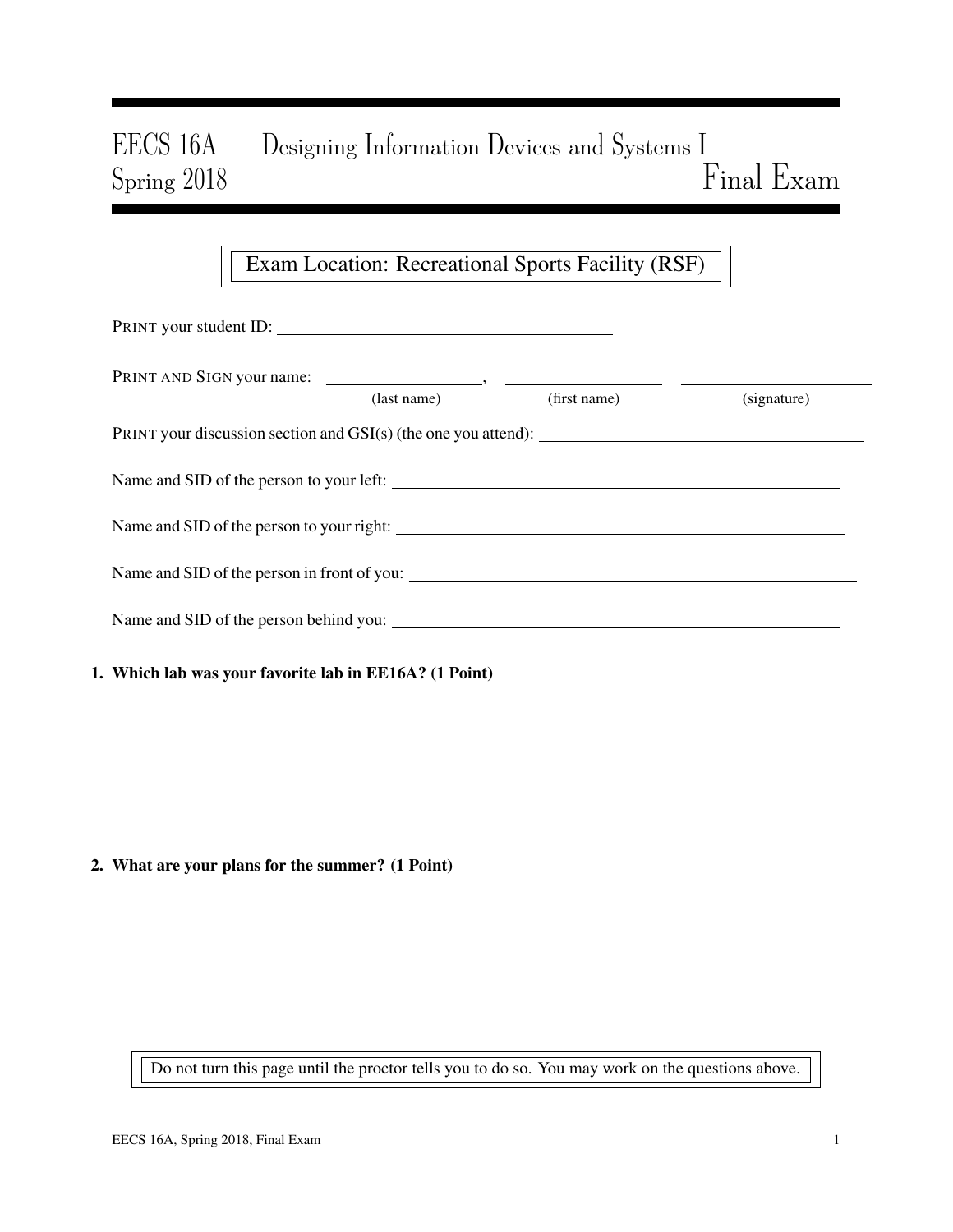#### 3. Temperature-Dependent Resistor (10 points)

You scored a summer research position in Professor Stojanovic's lab, where you are developing a new type of resistor with a resistance that varies as a function of its temperature  $T$ ,  $R = f(T)$ . Your task is to determine an approximation for  $f(T)$ .

You measure the resistance by applying a test voltage and measuring the current. Then you change the temperature and repeat this procedure. Your findings can be summarized by the following scatter plot:



**Measurements** 

You look through Professor Stojanovic's notes, and find that he believes the temperature function  $f(T)$  is a polynomial that can be expressed as  $R = aT^3 + bT^2 + cT + d$ , where the *T* values are temperature and *R* values are resistance.

(a) (4 points) Set up a linear system of equations in matrix form that when solved will give the values of *a*, *b*, *c*, and *d*. *Do not solve the system of equations.*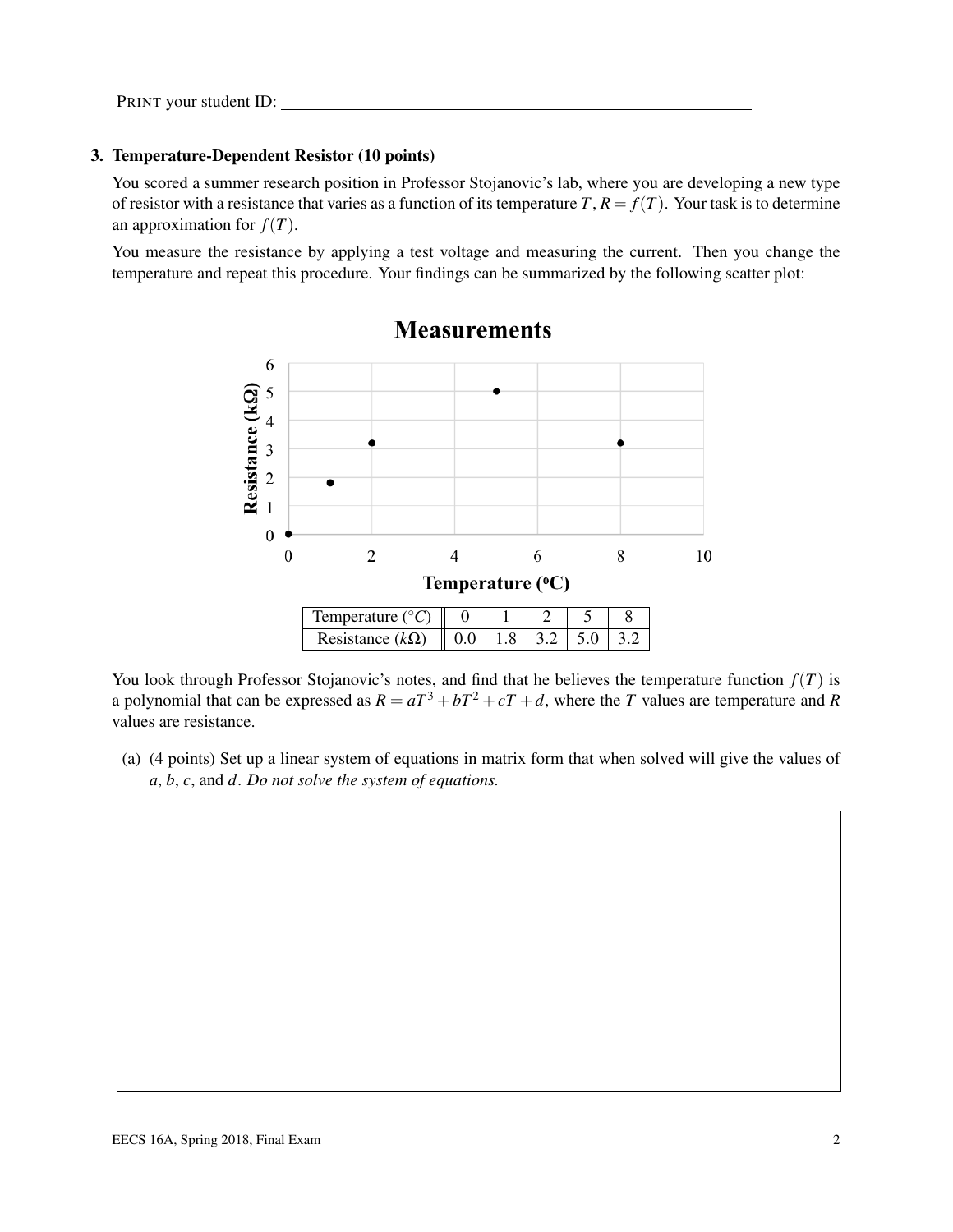(b) (4 points) Write the expression for the least-squares estimator for  $a, b, c, d$ . You can define matrices and/or vectors and use them in your solution. *You do not need to compute the values.*

(c) (2 points) You solve the above expression with your handy iPython notebook and get the following values:

$$
\begin{bmatrix} a \\ b \\ c \\ d \end{bmatrix} = \begin{bmatrix} 0 \\ -0.2 \\ 2 \\ 0 \end{bmatrix}
$$

What is the equation of the best-fit polynomial, and what kind of polynomial is it?

| $\bigcirc$ Constant | $\bigcirc$ Linear | $\bigcirc$ Quadratic | $\bigcirc$ Cubic |
|---------------------|-------------------|----------------------|------------------|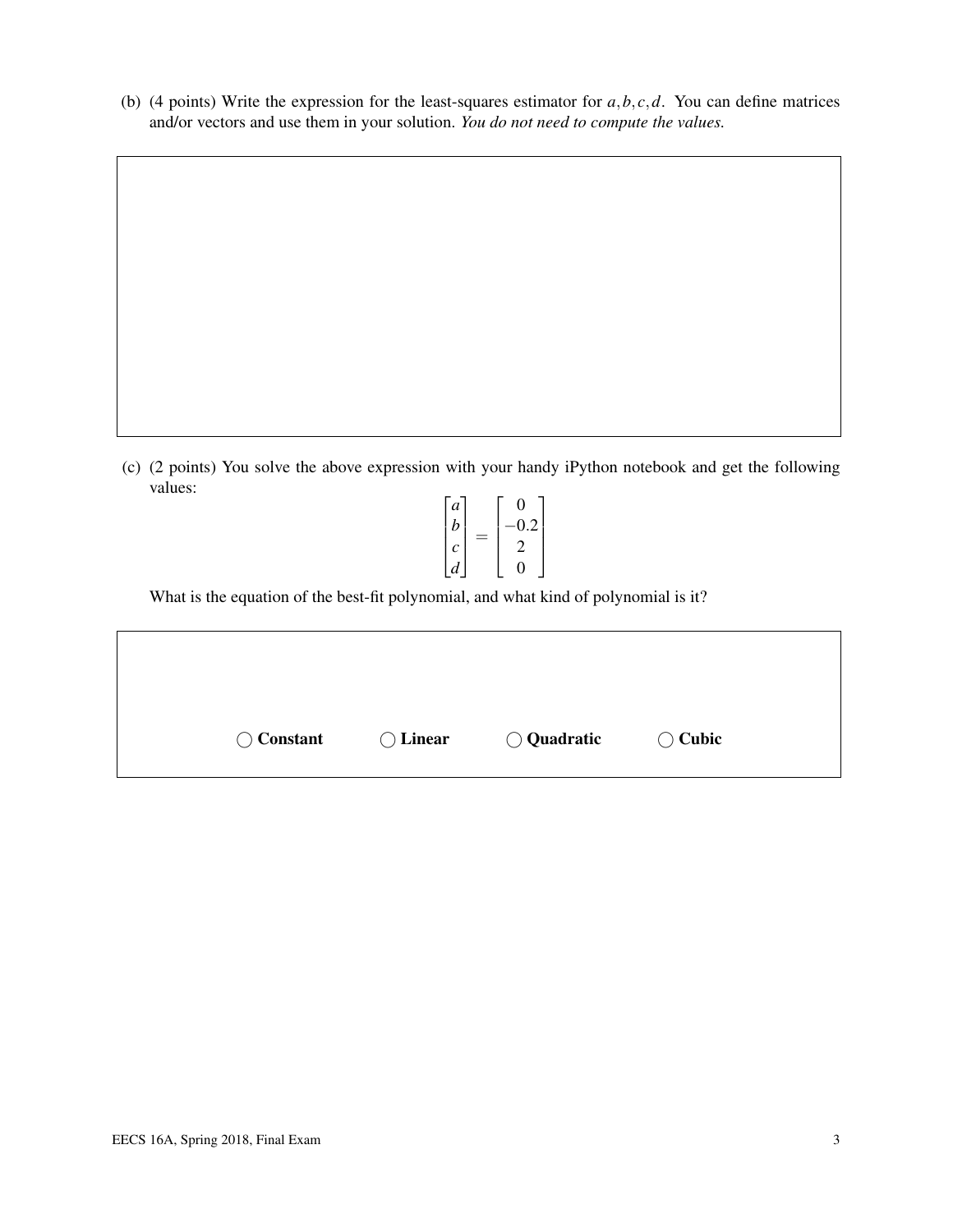PRINT your student ID:

### 4. Completely Normal Eigenvectors (20 points)

(a) (6 points) Consider matrix *A* that has eigenvectors  $\vec{v_1}, \vec{v_2}, \vec{v_3}$ .

$$
A = \begin{bmatrix} 2.5 & 0.5 & 1.5 \\ 0.5 & 2.5 & -0.5 \\ 0 & 0 & 4. \end{bmatrix}
$$

$$
\vec{v_1} = \begin{bmatrix} 1 \\ 1 \\ 0 \end{bmatrix} \qquad \vec{v_2} = \begin{bmatrix} 1 \\ -1 \\ 0 \end{bmatrix} \qquad \vec{v_3} = \begin{bmatrix} 1 \\ 0 \\ 1 \end{bmatrix}
$$

Orthonormalize the eigenvectors using Gram-Schmidt to get vectors  $\vec{u}_1, \vec{u}_2, \vec{u}_3$ . Perform the orthonormalization in the order  $\vec{v_1}, \vec{v_2}, \vec{v_3}$ .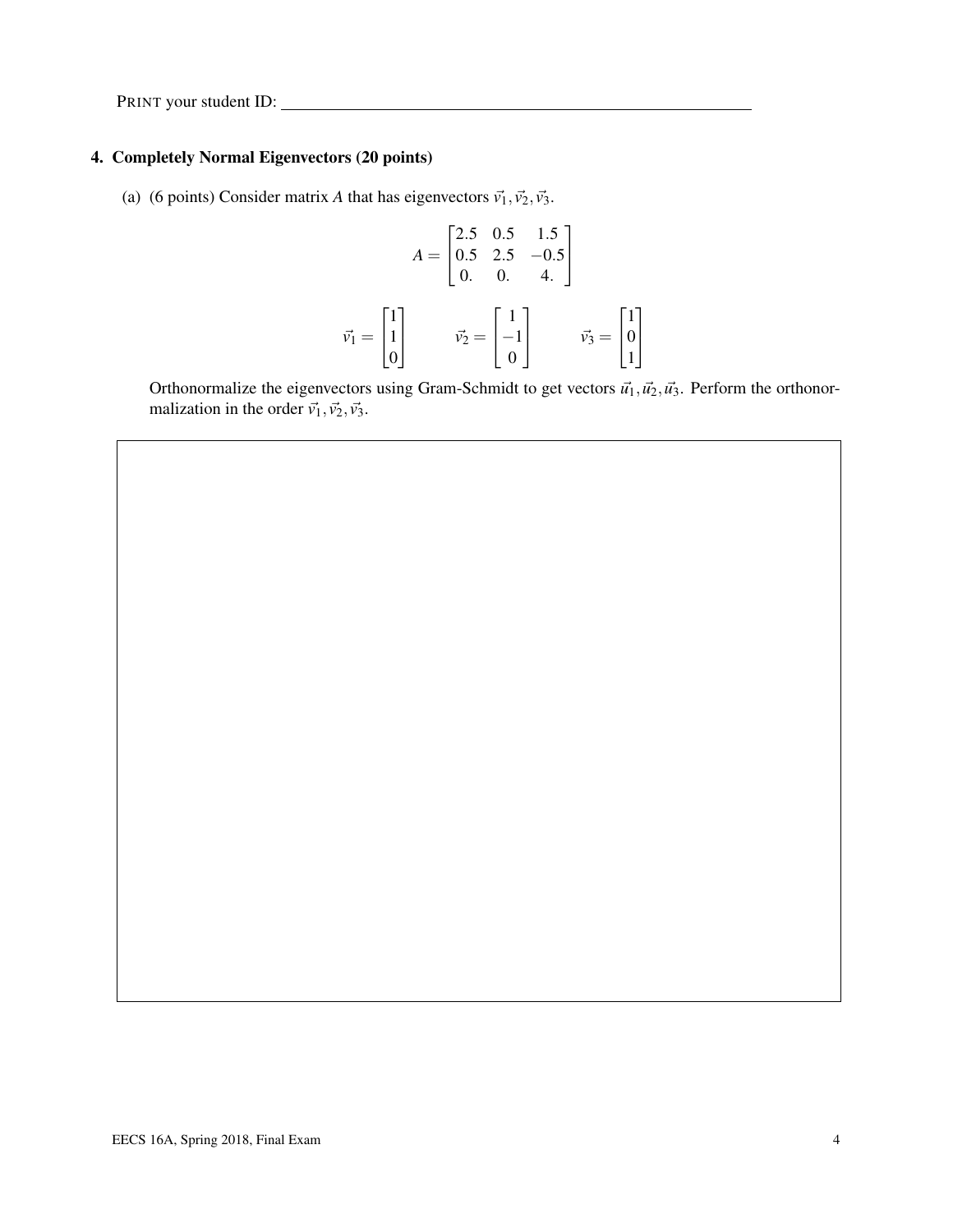(b) (5 points) Write the vectors  $\vec{u_1}$ ,  $\vec{u_2}$ ,  $\vec{u_3}$  as a linear combination of the eigenvectors. Are any of  $\vec{u_1}$ ,  $\vec{u_2}$ ,  $\vec{u_3}$ still eigenvectors of the matrix A? Justify your answer.

(c) (3 points) Let  $U = \begin{bmatrix} \vec{u_1} & \vec{u_2} & \vec{u_3} \end{bmatrix}$ . Calculate  $U^T \cdot U$ .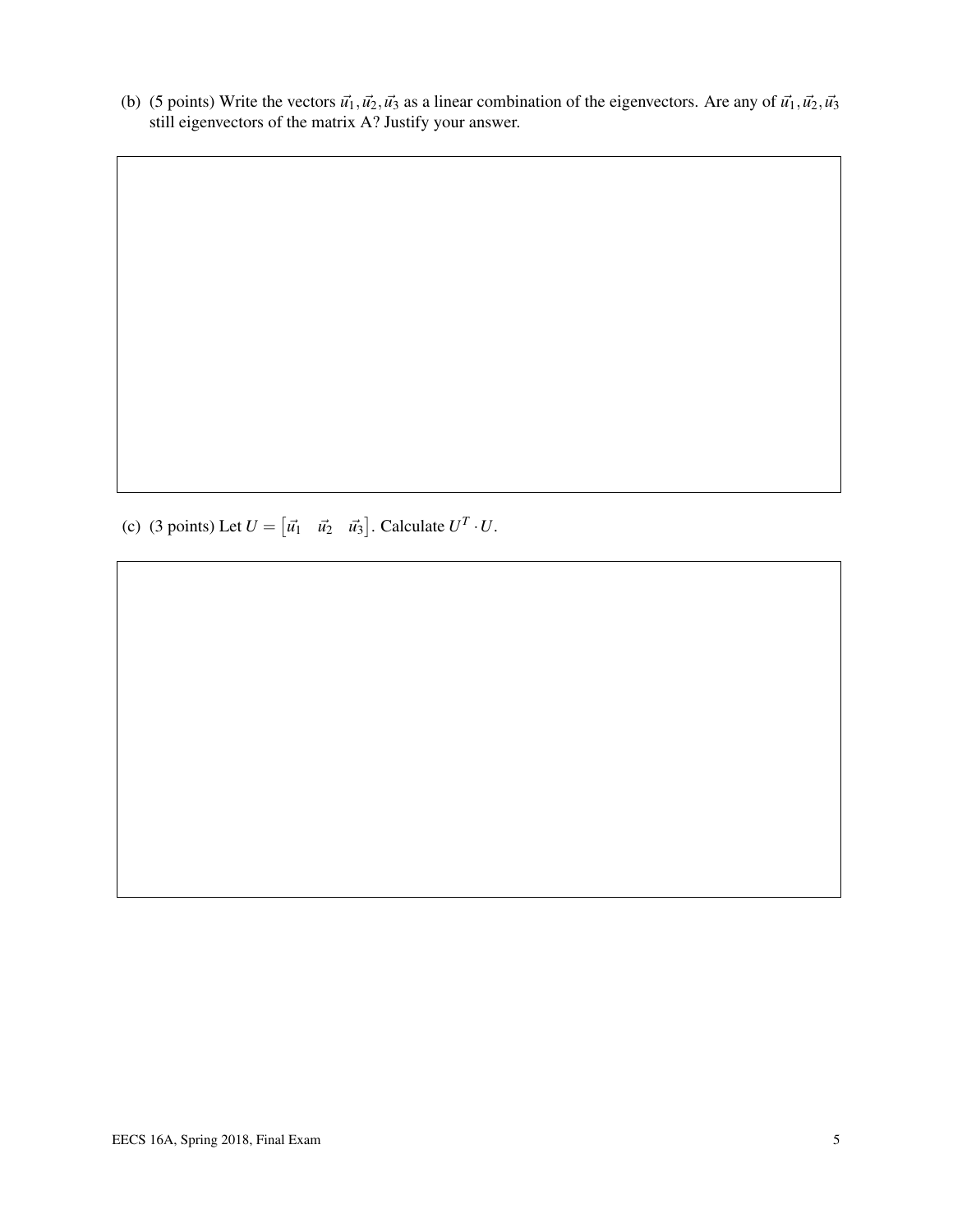(d) (6 points) Prove that if an arbitrary matrix *X* has orthogonal eigenvectors then *X* is symmetric i.e.  $X^T = X$ . You may assume that *X* exists in  $\mathbb{R}^{n \times n}$  and has *n* linearly independent eigenvectors.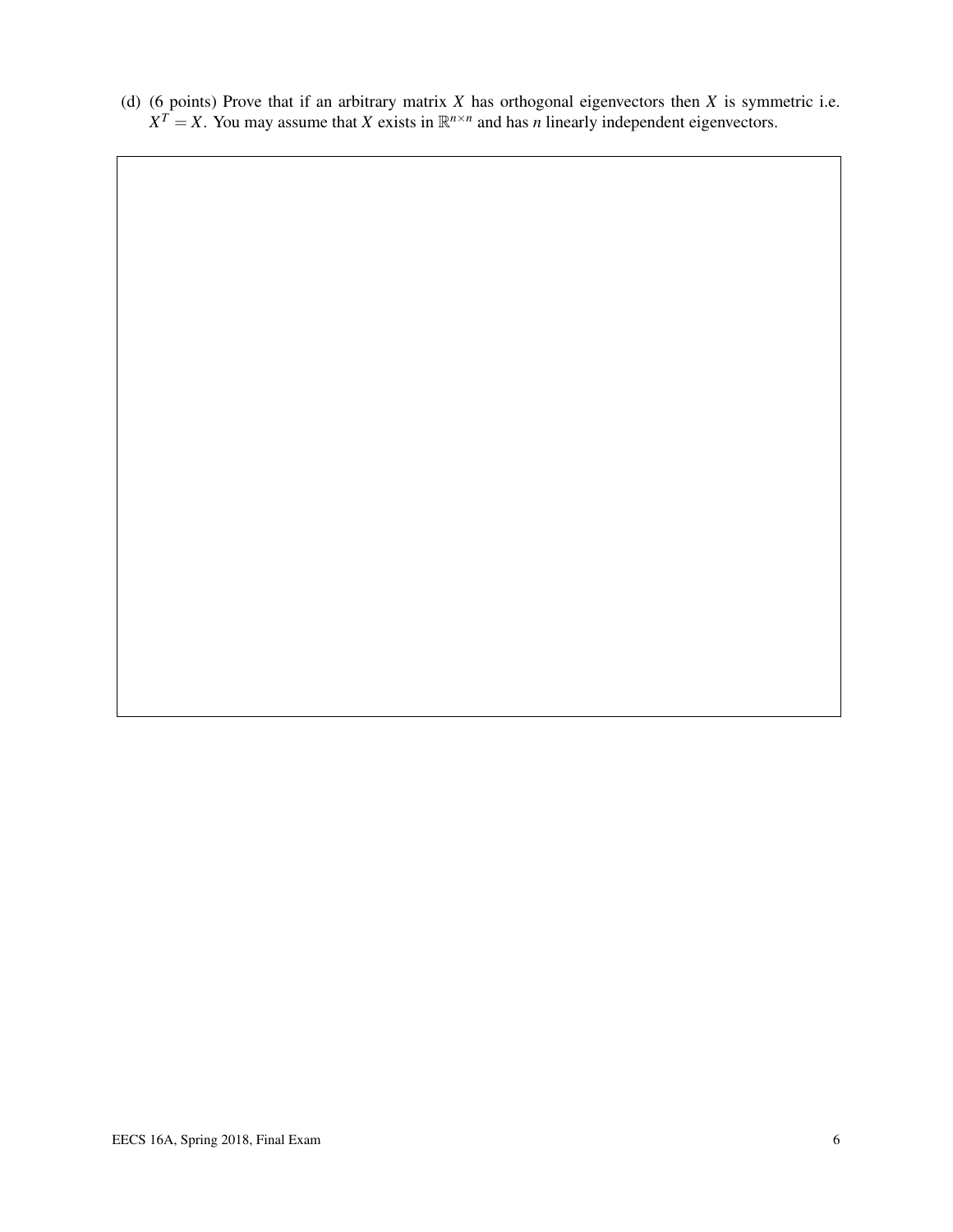#### 5. Smart Bandage Saves Lives (40 points)

In the U.S. alone, there are 60,000 patient deaths per year from hospital-acquired pressure ulcers. The figure below illustrates the change in patient skin in various stages of ulcer development. Researchers in Professor Ana Arias' group in Cal's EECS department have decided to do something about it. They have developed a method to print electronics and batteries on flexible materials, and would like to get your help in designing a "smart bandage" that can detect skin deterioration and warn the hospital staff to turn the patient and treat the ulcer wounds.



Various stages of the skin health above can be detected by measuring the skin resistance. The circuit below illustrates the skin resistance between three bandage electrodes.



The resistance between the electrodes can vary between 50 $\Omega$  and 150  $\Omega$ , depending on the stage of skin health.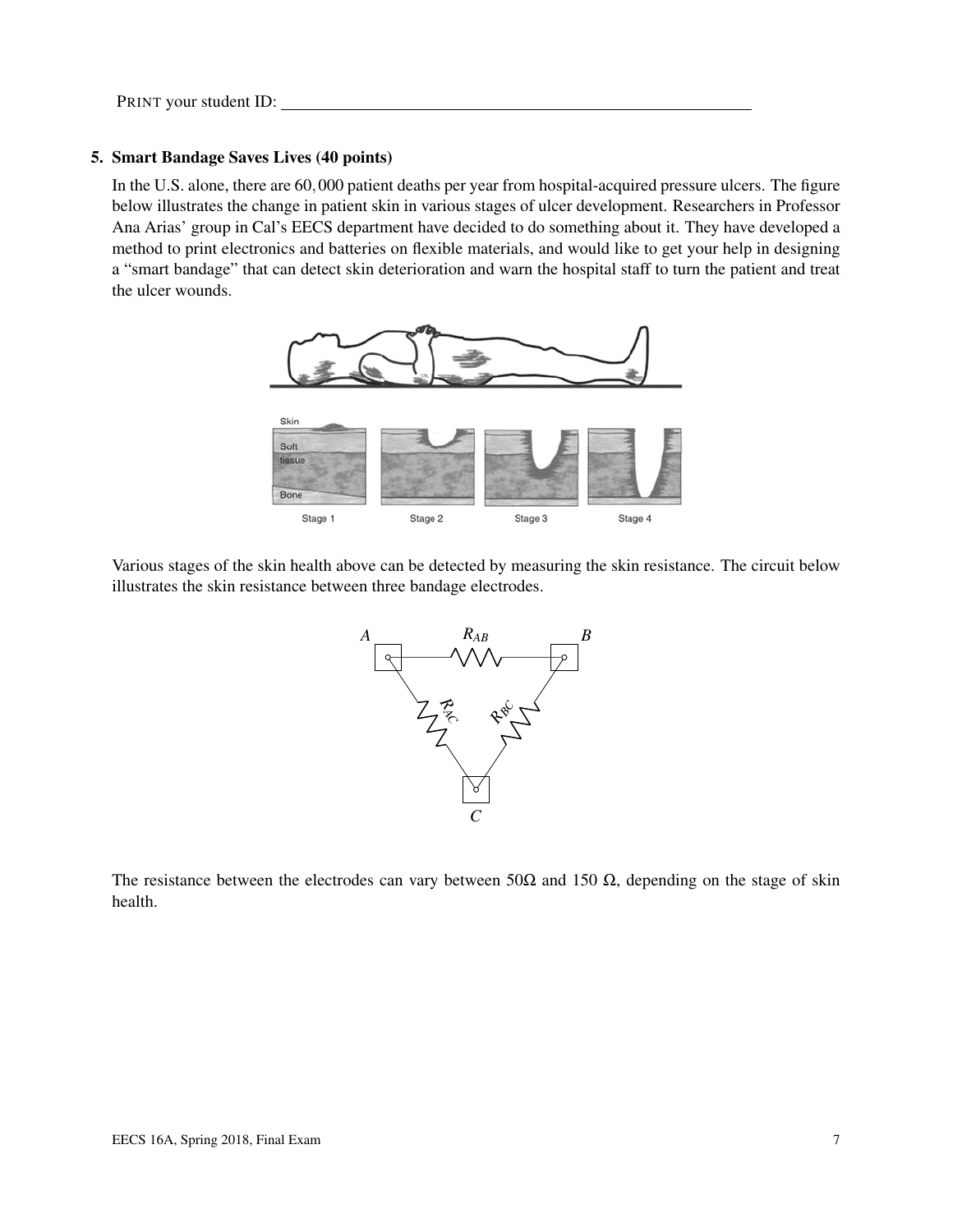(a) (15 points) One of Prof. Arias' students has found the schematic of the following circuit but needs your help to figure out how to use it to turn the skin resistance measurement to voltage.  $V_B$  is the voltage of battery printed on the bandage. The battery also powers up the op-amp with  $\pm V_B$ .



i. (3 points) You would like  $V_{out1}$  to be a function of only *R*,  $V_B$ , and  $R_{AB}$  (the resistance between electrodes *A* and *B*).

How should you attach the bandage electrodes (*A*, *B* or *C*) to the labeled nodes (*X*, *Y* and *Z*) to achieve this? Each labeled node should be attached to one electrode.



ii. (6 points) Find an expression for *Vout*<sup>1</sup> as a function of circuit components above.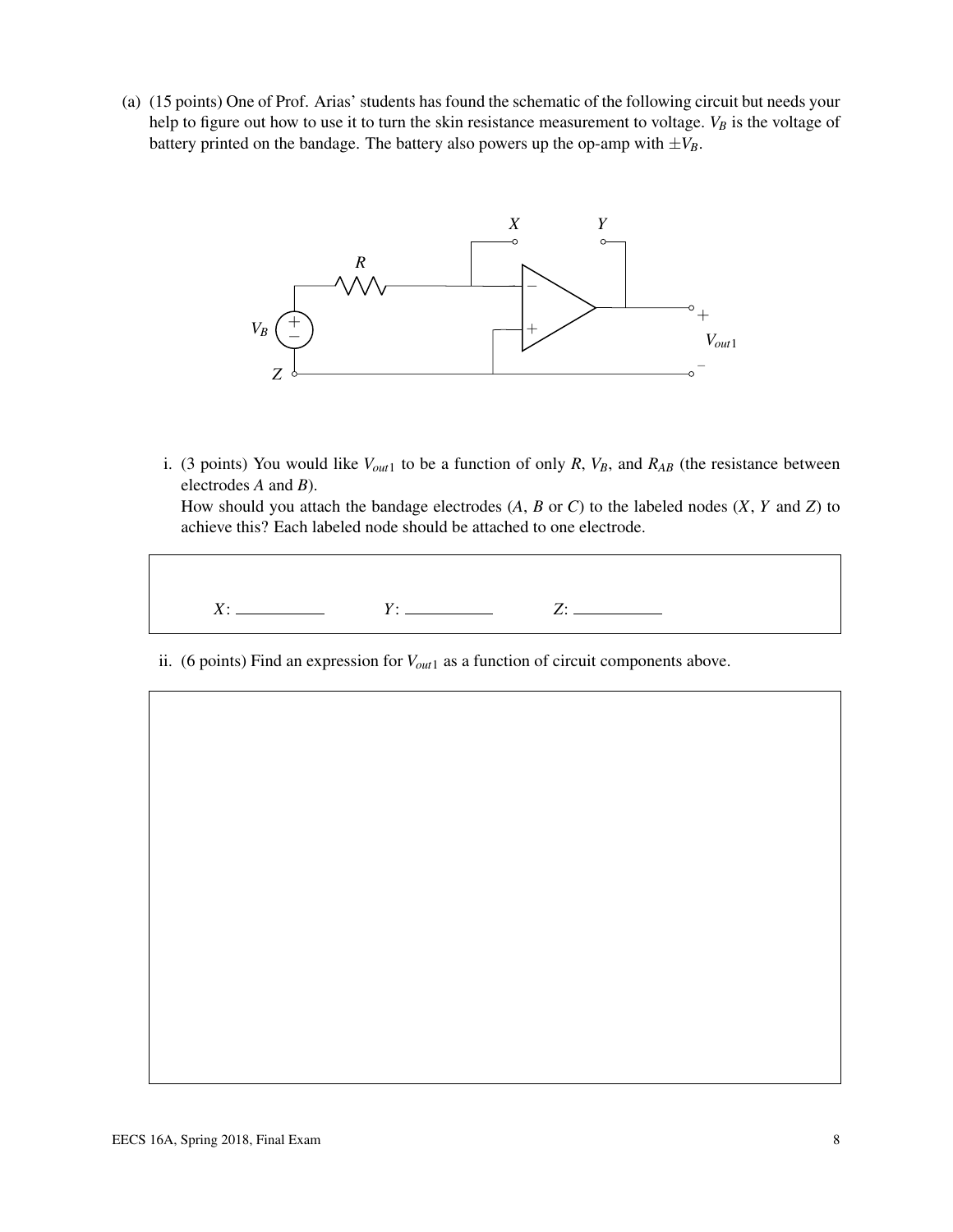iii. (6 points) Pick the value of *R* and calculate the maximum current through the skin, such that current through the skin between any two electrodes is less than 100  $\mu$ A, and  $V_{out1}$  fills the range from -1.5 mV to -0.5 mV, depending on the value of skin resistance between the electrodes, as mentioned above. Assume that  $V_B = 5$  V.

 $R = \_$  *I*skin, max =  $\_$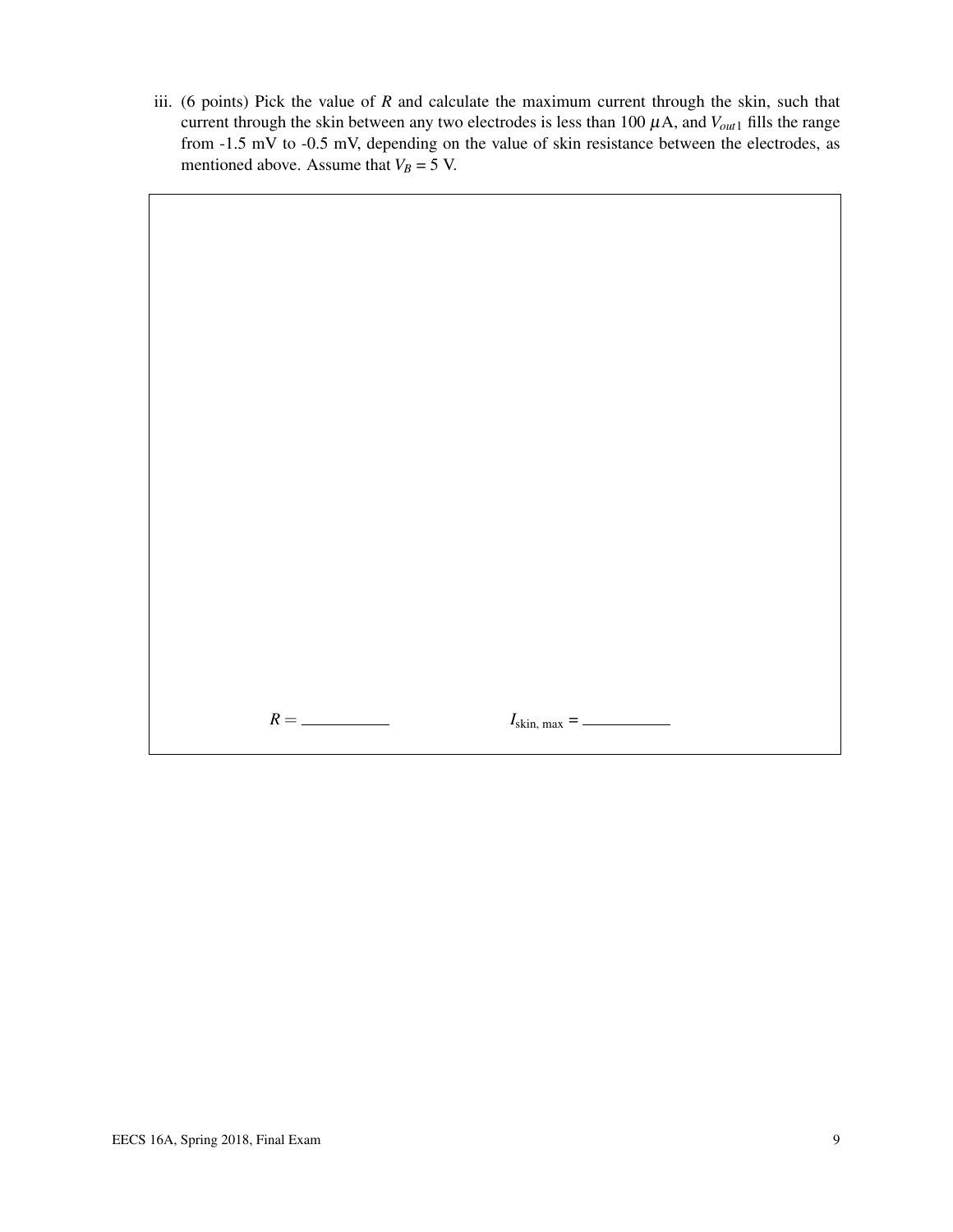- (b) (10 points) Since *Vout*<sup>1</sup> is a small voltage in the range of -1.5mV to -0.5mV, we need to design an amplifying stage that will amplify  $V_{out1}$  into  $V_{out2}$  in the range of 500mV to 1.5V. For this you can use
	- one op amp
	- two resistors

You do not need to specify power supplies on the op amp.

i. (5 points) Draw your circuit below, clearly labeling the circuit components and circuit nodes. Derive an expression for *Vout*<sup>2</sup> as a function of *Vout*<sup>1</sup> and circuit component values.

ii. (5 points) To prevent skin damage, you need to pick the resistor values such that the two resistors each dissipate less than  $1\mu$ W of power. Modify your resistor values if necessary to ensure that the patient is not burned. Show your calculations.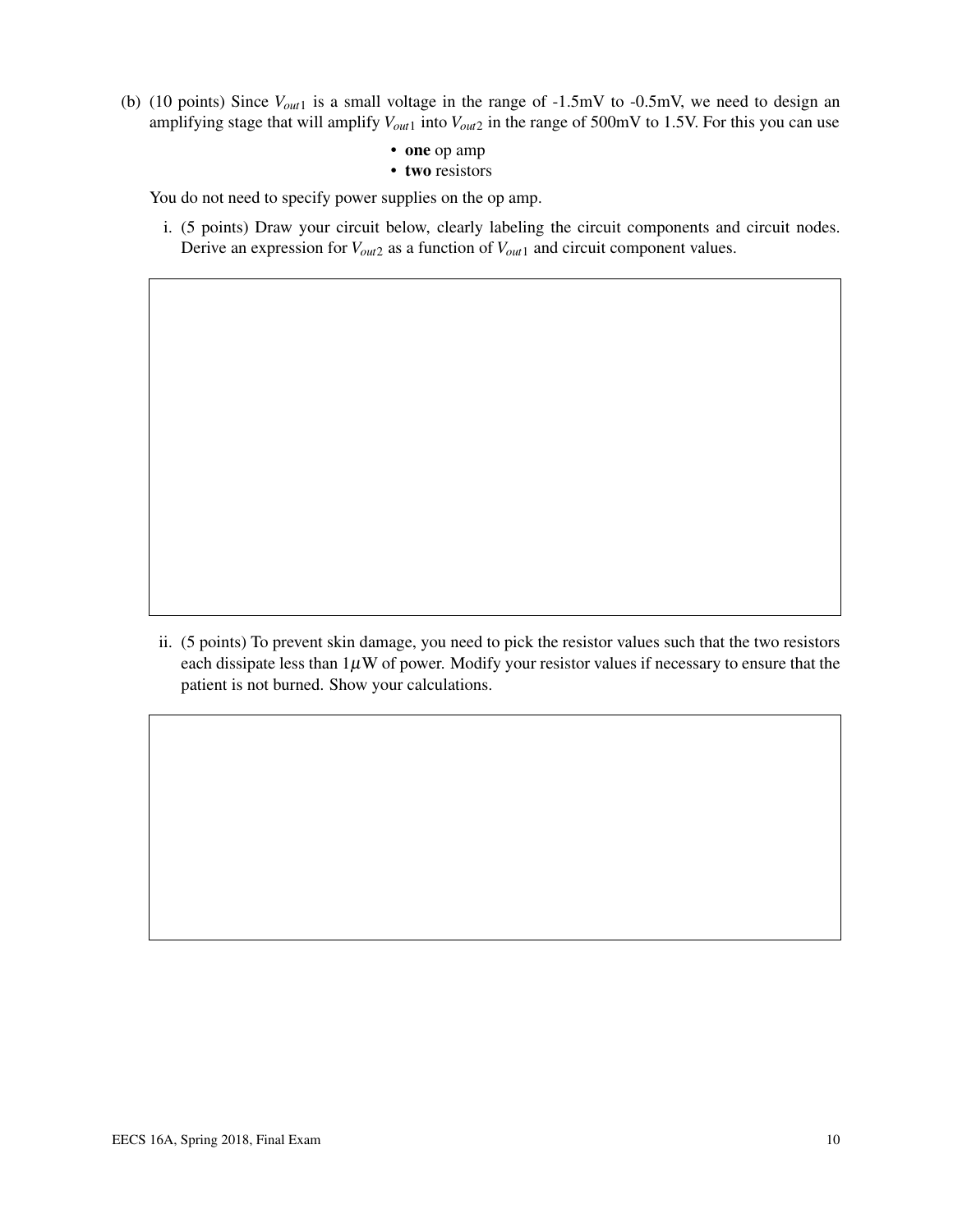(c) (15 points) Finally, we'd like to make the bandage "smart". Students in Prof. Arias' group have figured out how to print red light emitting diodes (LEDs) on the bandage, too, and would like to turn it on when the monitored skin resistance is larger than that of reference "healthy" skin. In the figure below, *V<sup>w</sup>* represents the output signal from the wound sensor that we designed in Part B, and *V<sup>h</sup>* represents the output signal from the reference sensor placed over the healthy skin.

Design a circuit that provides positive voltage  $V_{LED}$  to the LED diode whenever  $V_w > V_h$ . We'd like to make the LED shine brighter (larger *VLED*) when the difference between the two voltages is larger. The LED does not shine when  $V_{LED} < 0$ .

For this part, you can use

- one op amp
- four identical resistors
- i. (7 points) Draw your circuit in the box in the schematic provided below. You do not need to specify power supplies on the op amp.



ii. (8 points) Find the expression for  $V_{LED}$  as a function of  $V_w$  and  $V_h$ .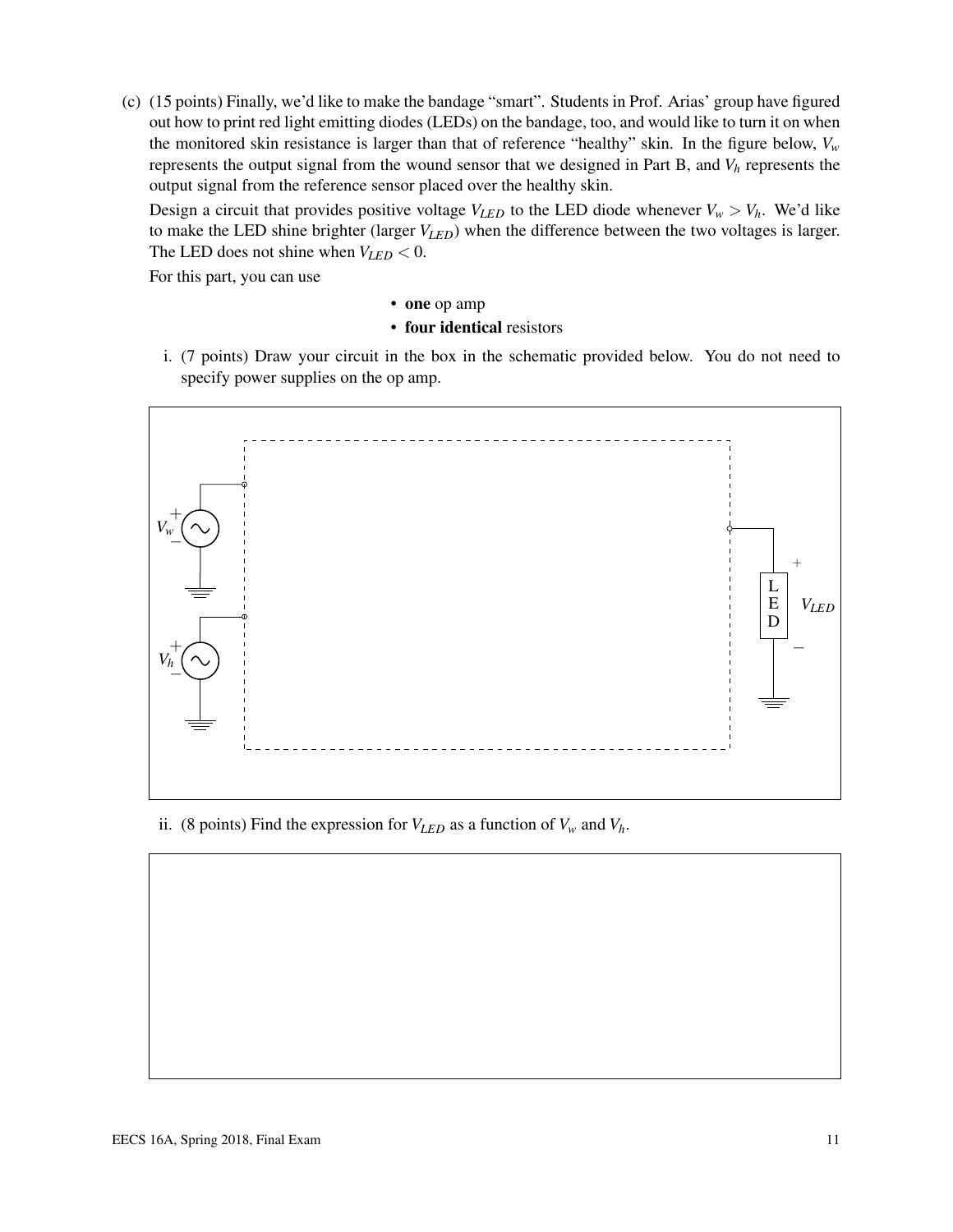#### 6. Track Timer (40 points)

Jewanna Befast is an up and coming track star that has asked you to design a smart stopwatch to tell her exactly how fast she runs around the track. As an enthusiastic 16A student, you immediately agree.

Your idea is to have Jewanna start the stopwatch by stepping on a pressure sensor, time her as she runs along the track, and stop the timer when she steps on the pressure sensor again.

- (a) (10 points) In order to start and stop your timer, you decide to use a resistive pressure sensor and edge-triggered switch. An edge-triggered switch has the following properties:
	- If the switch is initially open, it will close when it sees a voltage change from 0.5 V to 2 V.
	- If the switch is initially closed, it will open when it sees a voltage change from 0.5 V to 2 V.

You want to design a circuit to control the switch. When Jewanna steps off the sensor, you want to output a change in voltage from  $0.5 V$  to  $2 V$  to open/close the switch, which will correspondingly start/stop the stopwatch.

Suppose you have read the specs of your pressure sensor and calculated that any time Jewanna steps on the sensor, the resistance is  $1 \text{ k}\Omega$ , and any time she is not on it, the resistance is  $10 \text{ k}\Omega$ . We model the pressure sensor as a variable resistor with resistance  $R_p$ , shown below.

Design a circuit that:

- outputs 0.5 V when Jewanna is on the pressure sensor
- outputs 2 V when Jewanna is not on the sensor

You are only allowed to use resistors and voltage sources. Clearly label where your output voltage, *Vout*, is, and label the values of all resistors and voltage sources.

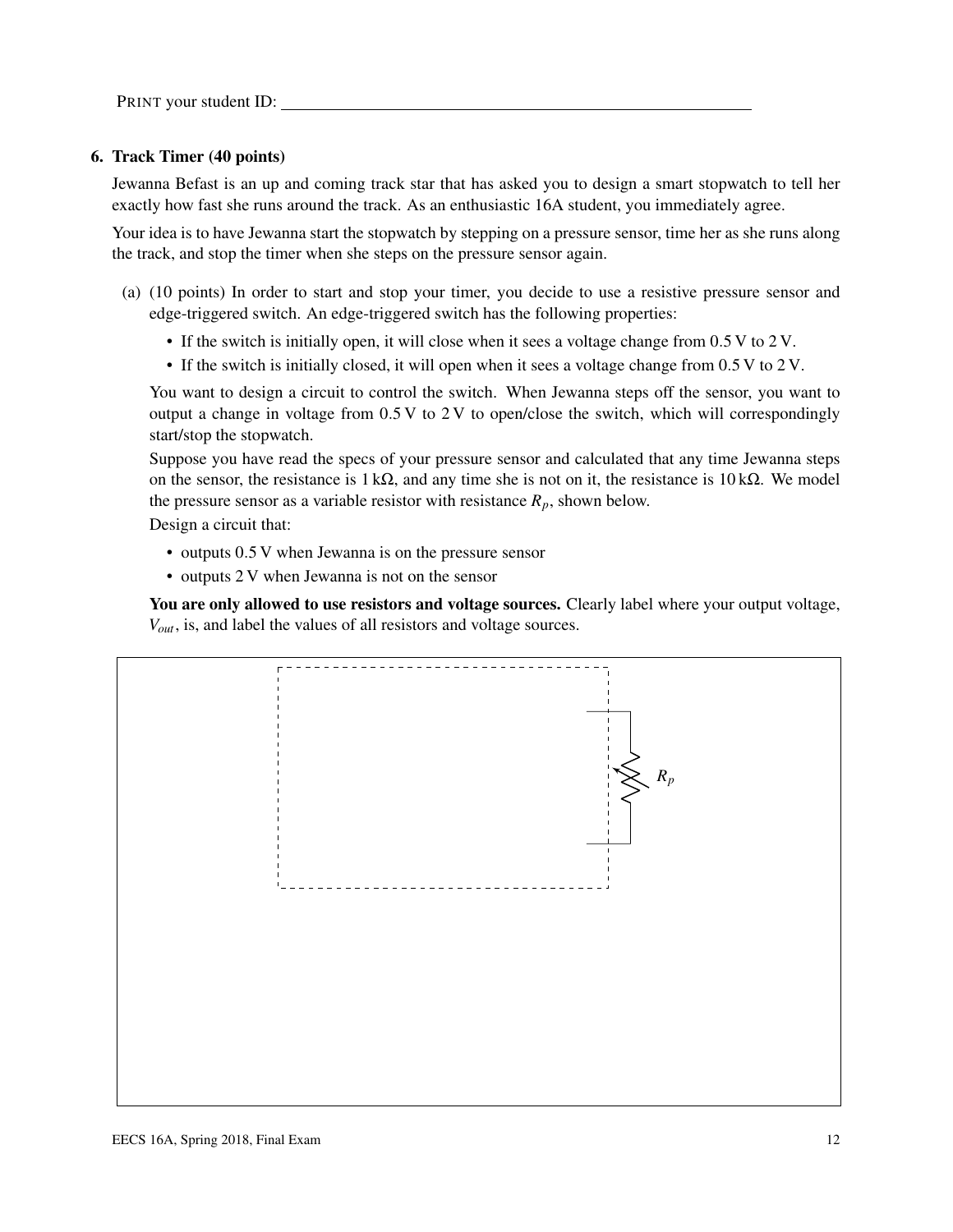(b) (10 points) You would like to measure how much time it takes for Jewanna to run the track. You start with the RC circuit below where  $s_1$  is the edge-triggered switch from part A. Assume the switch is closed until time  $t = 0$ , after which it opens because Jewanna starts running.

Find an expression of  $v_1$  with respect to  $V_{in}$ ,  $R$ ,  $C$  and time  $t$ . Assume that the capacitor is discharged at time  $t = 0$  and that  $V_{in}$  is a constant voltage. You must show all work to receive credit.



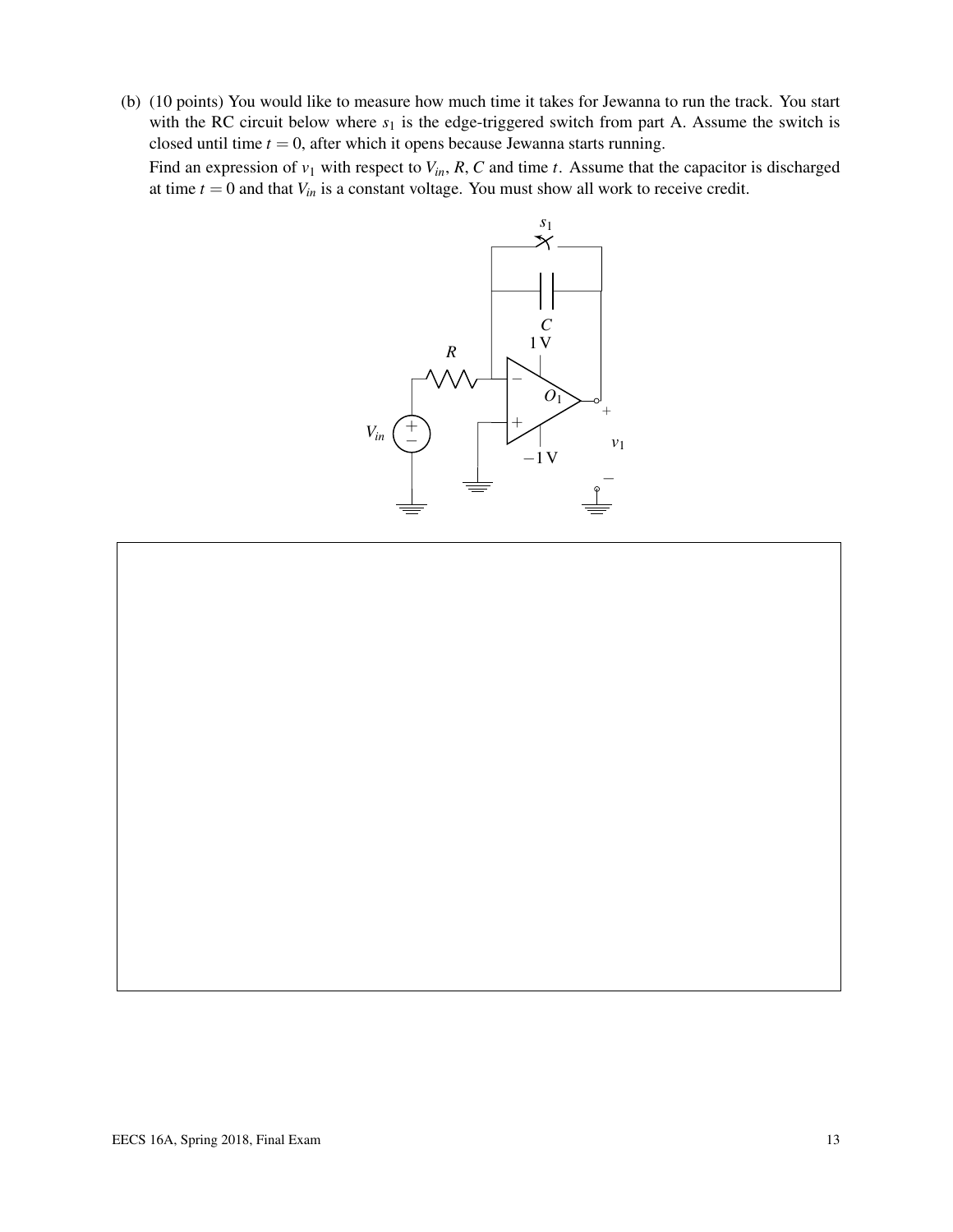(c) (8 points) Now consider the following circuit. The voltage source  $V_{sq}$  outputs a square wave, which is plotted below. On the same plot, draw the output voltage  $v_2$  as a function of time. Assume that  $C_1 = 1 \mu F$  and is initially discharged, and all resistors have resistance of 1 $k\Omega$ . Show your work in the box below.



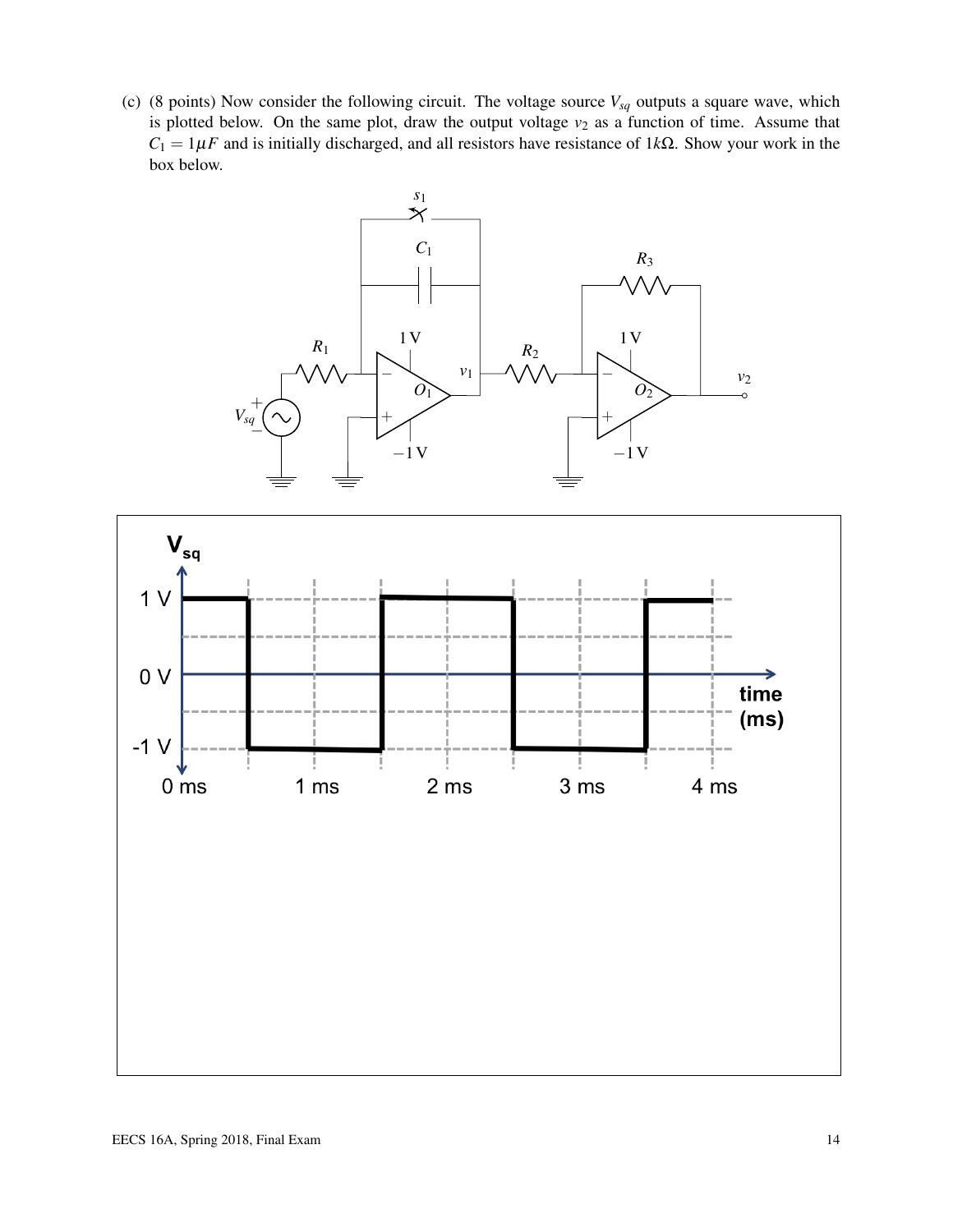- (d) (10 points) Design a circuit that will convert  $v_2$  into the square wave,  $V_{sq}$  shown in the previous part. You can use the following components only:
	- one op amp (assume  $\pm 1V$  power supplies)
	- two identical resistors

Draw your circuit in the dotted box and show any work below.



(e) (2 points) Suppose you have a device that counts the number of pulses of your square wave (ie. you get one count per period of the square wave). How would you use this information to get the total time it takes for Jewanna to run around the track?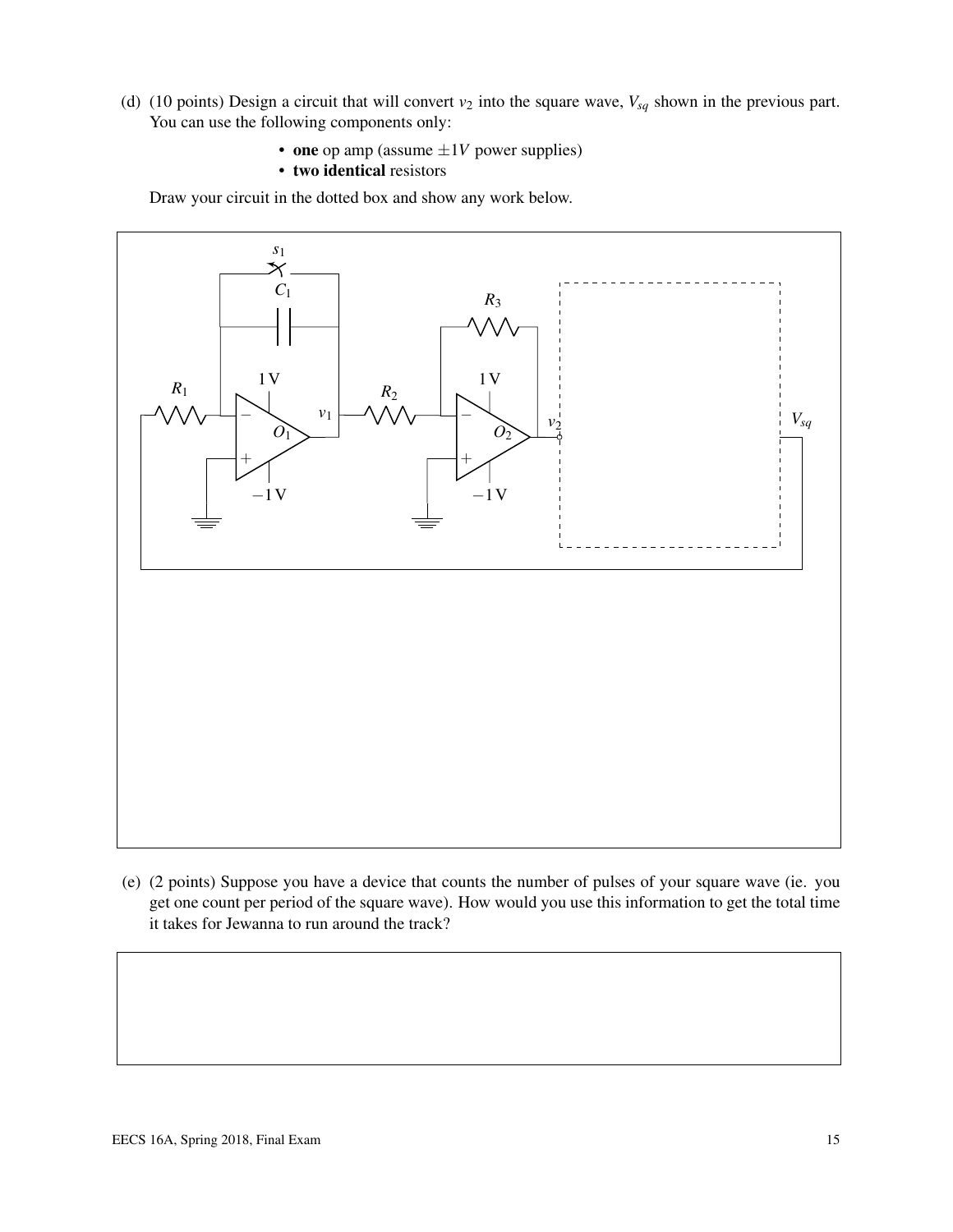PRINT your student ID:

#### 7. Cactus Care (30 points)

On Midterm 2 you designed a light sensor to check that there is sufficient light in your room for your cactus to be happy and healthy. But you want to monitor the light levels over the course of the day, when you aren't around. You design a transmitter that sends the following periodic code of length  $N = 5$ :

$$
\vec{c} = \begin{bmatrix} 1 & -3 & 2 & 1 & 2 \end{bmatrix}^T
$$

You encode information about the light by multiplying the code with the light intensity (*y*). With your cell phone, you receive a shifted version of the code (since it had to travel an unknown distance), multiplied by the light intensity.

(a) (4 points) Write a matrix *A* such that

 $A\vec{y} = \vec{r}$ 

where  $\vec{r}$  is the received signal (length 5) and  $\vec{y}$  is a vector of all zeros except one entry which contains the light intensity *y*. (*Hint: The position of y in the vector*  $\vec{y}$  will depend on the unknown shift in the *signal.*)

(b) (6 points) This semester your learned several techniques for solving linear systems of equations. For each of the following techniques, could you use it to solve the matrix equation from Part A? Justify your answer in 1-2 sentences. Assume there is no noise.

| <b>Gaussian Elimination</b> $\bigcirc$ yes<br>$\bigcirc$ no     |
|-----------------------------------------------------------------|
| Explain:                                                        |
|                                                                 |
|                                                                 |
| <b>Least Squares</b><br>$\bigcirc$ yes<br>$\bigcap$<br>no       |
| Explain:                                                        |
|                                                                 |
|                                                                 |
| <b>Orthogonal Matching Pursuit</b> $\bigcirc$ yes $\bigcirc$ no |
| Explain:                                                        |
|                                                                 |
|                                                                 |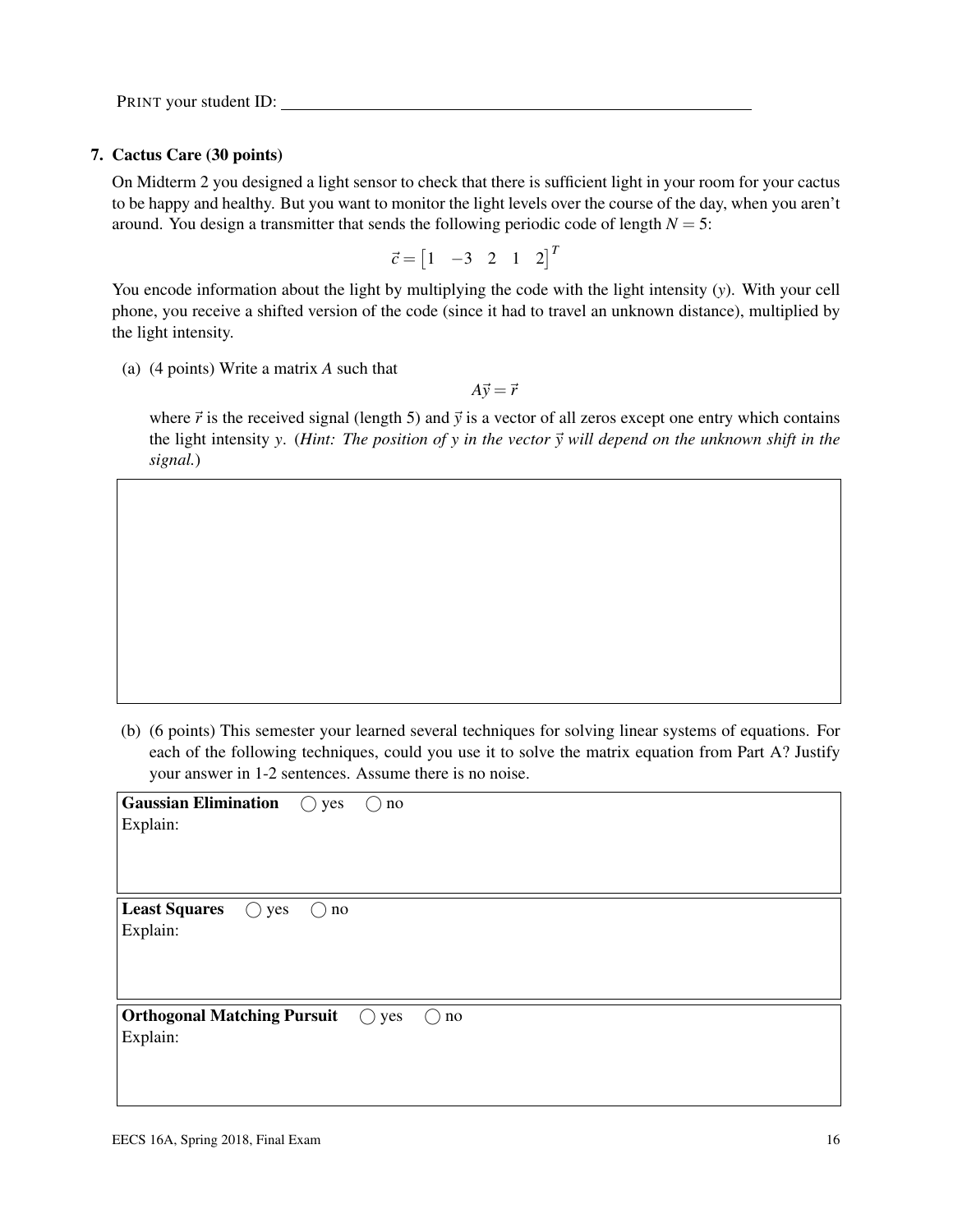You're not sure that your room is really the right place for your cactus, so you set up another light detector in the lab to see if it's better. Each of the two light detectors has a transmitter with a different periodic code *c*1, *c*2.

$$
\vec{c_1} = \begin{bmatrix} 1 & -3 & 2 & 1 & 2 \end{bmatrix}^T
$$

$$
\vec{c_2} = \begin{bmatrix} 3 & 1 & 2 & -2 & -1 \end{bmatrix}^T
$$

As before, the codes are multiplied by the light intensities at each location, *y*<sup>1</sup> and *y*2, and your cell phone receives the sum of shifted codes, each weighted by the light at that location.

(c) (5 points) Write a new matrix *A* such that

 $A\vec{y} = \vec{r}$ 

where  $\vec{r}$  is the received signal (length 5) and  $\vec{y}$  is a vector of all zeros except two entries which contain *y*<sup>1</sup> and *y*2.

*Hint: The positions of*  $y_1$  *and*  $y_2$  *in the vector*  $\vec{y}$  *will depend on the unknown shifts in c<sub>1</sub> <i>and c*<sub>2</sub>, *respectively.*

(d) (6 points) For each of the following techniques, could you use it to solve the matrix equation from Part D, with two different light sensors? Justify your answer in 1-2 sentences. Assume there is no noise.

| <b>Gaussian Elimination</b><br>$\bigcirc$ yes<br>$\bigcirc$ no<br>Explain: |
|----------------------------------------------------------------------------|
| <b>Least Squares</b><br>$\bigcirc$ yes<br>$\rm no$<br>( )<br>Explain:      |
| <b>Orthogonal Matching Pursuit</b> () yes<br>$\rm no$<br>( )<br>Explain:   |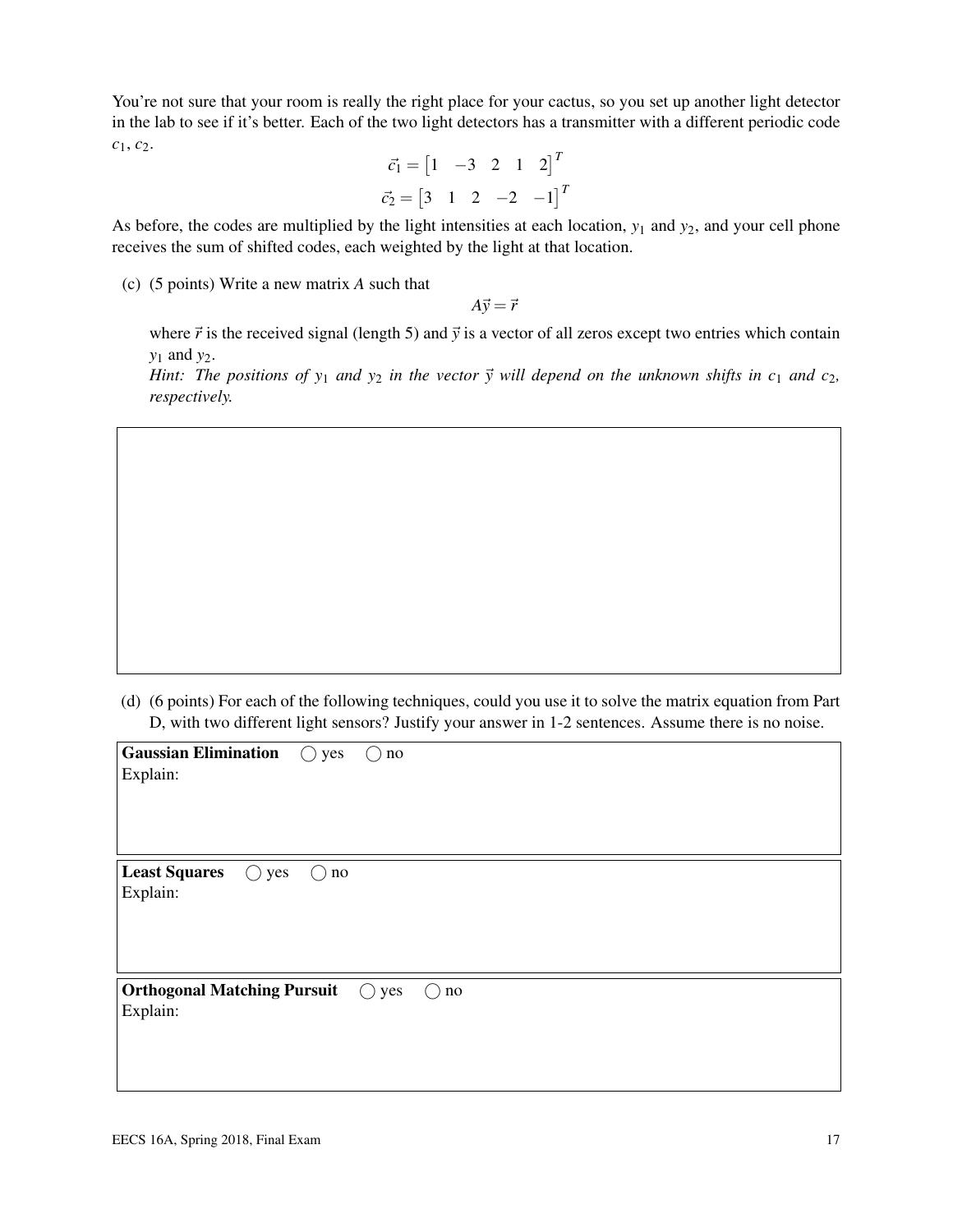(e) (3 points) In order to judge if your codes are "good", you want to calculate the autocorrelations and cross-correlation of your codes. Professor Waller helps you calculate the following:

autocorrelation of 
$$
\vec{c}_1 = \begin{bmatrix} 19 & -3 & ?? & -2 & -3 \end{bmatrix}^T
$$
  
autocorrelation of  $\vec{c}_2 = \begin{bmatrix} 19 & 0 & -5 & -5 & 0 \end{bmatrix}^T$   
cross-correlation of  $\vec{c}_1$  with  $\vec{c}_2 = \begin{bmatrix} 0 & -10 & 12 & 11 & -4 \end{bmatrix}^T$ 

Finish the set by calculating the unknown term in the autocorrelation of *c*1.

(f) (6 points) Consider the following set of codes  $(c_3 \text{ and } c_4)$ .

$$
\vec{c}_3 = \begin{bmatrix} 1 & -2 & -3 & 2 & 1 \end{bmatrix}^T
$$
\n
$$
\vec{c}_4 = \begin{bmatrix} 1 & 1 & 2 & -2 & -3 \end{bmatrix}^T
$$
\n
$$
\text{autocorr. of } \vec{c}_3 = \begin{bmatrix} 19 & 1 & -10 & -10 & 1 \end{bmatrix}^T
$$
\n
$$
\text{autocorr. of } \vec{c}_4 = \begin{bmatrix} 19 & 2 & -11 & -11 & 2 \end{bmatrix}^T
$$
\n
$$
\text{cross-correlation of } \vec{c}_3 \text{ with } \vec{c}_4 = \begin{bmatrix} -14 & -16 & 5 & 18 & -2 \end{bmatrix}^T
$$

If you use OMP to solve for the light intensities, which set of codes  $(c_1, c_2 \text{ OR } c_3, c_4)$  is more robust to noise in the received signal? Justify your answer. For the set of codes that is worse, what mistake will is most likely to happen during the OMP algorithm in the presence of noise?

 $\bigcirc$  *c*<sub>1</sub>, *c*<sub>2</sub> are more robust  $\bigcirc$  *c*<sub>3</sub>, *c*<sub>4</sub> are more robust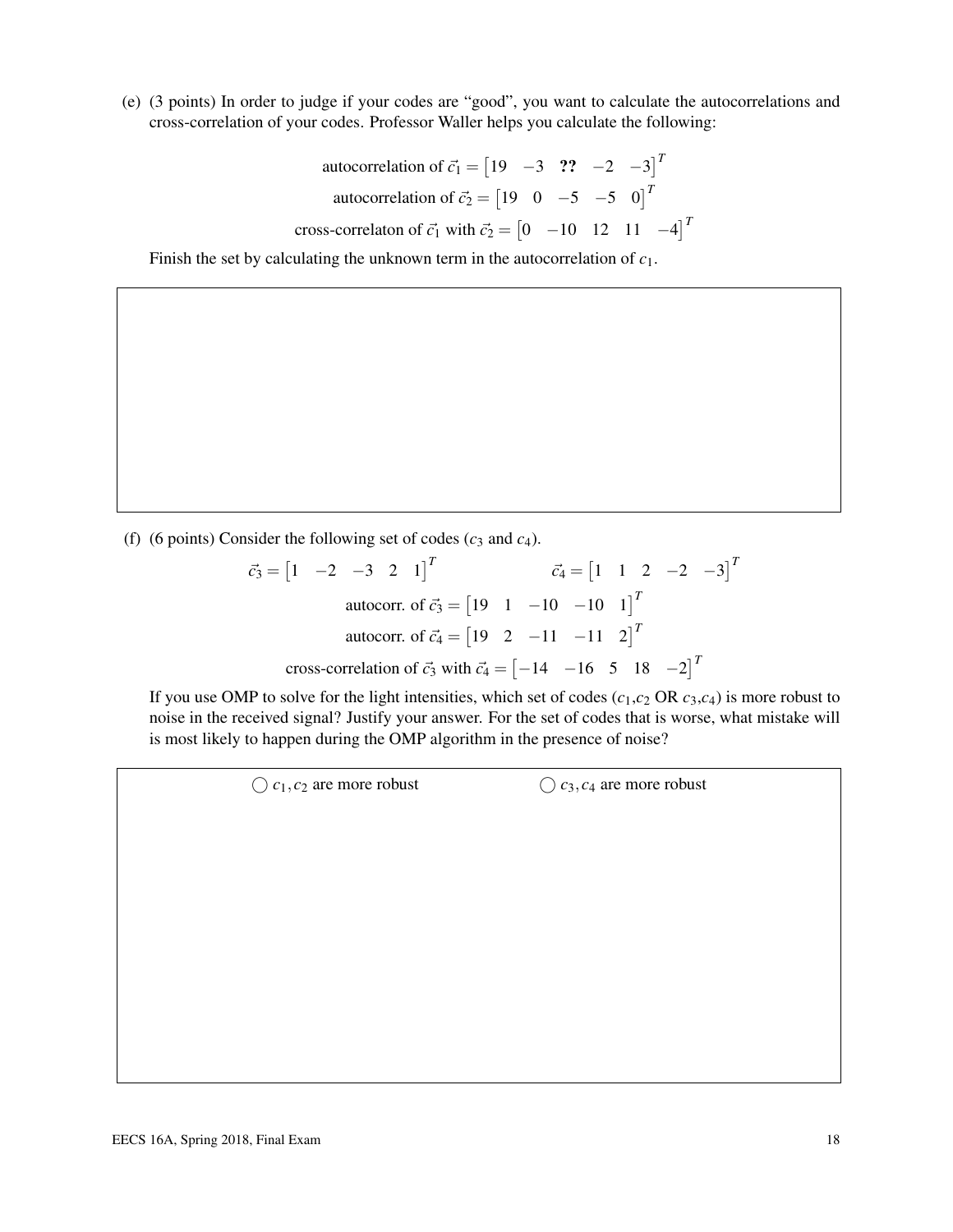PRINT your student ID:

#### 8. APS Lab by Hand (38 points)

In the APS labs, you wrote code for cross-correlation functions that separated raw recorded signals from known beacon signals. These beacon signals were very large–upwards of 10,000 samples long. In this problem, you will walk through a similar process as the APS lab except your beacon signals are much smaller and much much slower.

For the subsequent parts, the beacon signals are comprised of binary numbers. Each element can be treated as a unit of time, *t*, in seconds with the signals traveling at a velocity  $v = 1$  meter per second (m/s) away from beacons located some distance *d* away from our microphone in meters. Friendly reminder:  $v = d/t$ .

First, we will look at a 1D system where we are only trying to find our *x*-coordinate based on signals from two beacons: Beacon *A* and Beacon *B*. The signals coming from each beacon, which are periodic and have a length of  $N = 7$ , are represented below:

$$
\vec{A} = \begin{bmatrix} 1 & 0 & 1 & 0 & 0 & 0 & 0 \end{bmatrix}
$$
  

$$
\vec{B} = \begin{bmatrix} 1 & 0 & 0 & 1 & 0 & 0 & 0 \end{bmatrix}
$$

Our 1D system is only the *x*-axis, with Beacon *A* and Beacon *B* at opposite ends, as shown below:



For all parts of this problem, assume that Beacon *A* and Beacon *B* both start sending their signals at the same time, but we don't know exactly what time they started transmitting. Therefore, we can only know *relative* information about our location compared to *A* and *B*.

(a) (4 points) What is a raw signal ( $\overrightarrow{raw}$ ) the microphone could record at the position  $x = 0$ ? The 1D system with the microphone position at  $x = 0$  ( $d_A = 10$  m,  $d_B = 10$  m) is shown below:

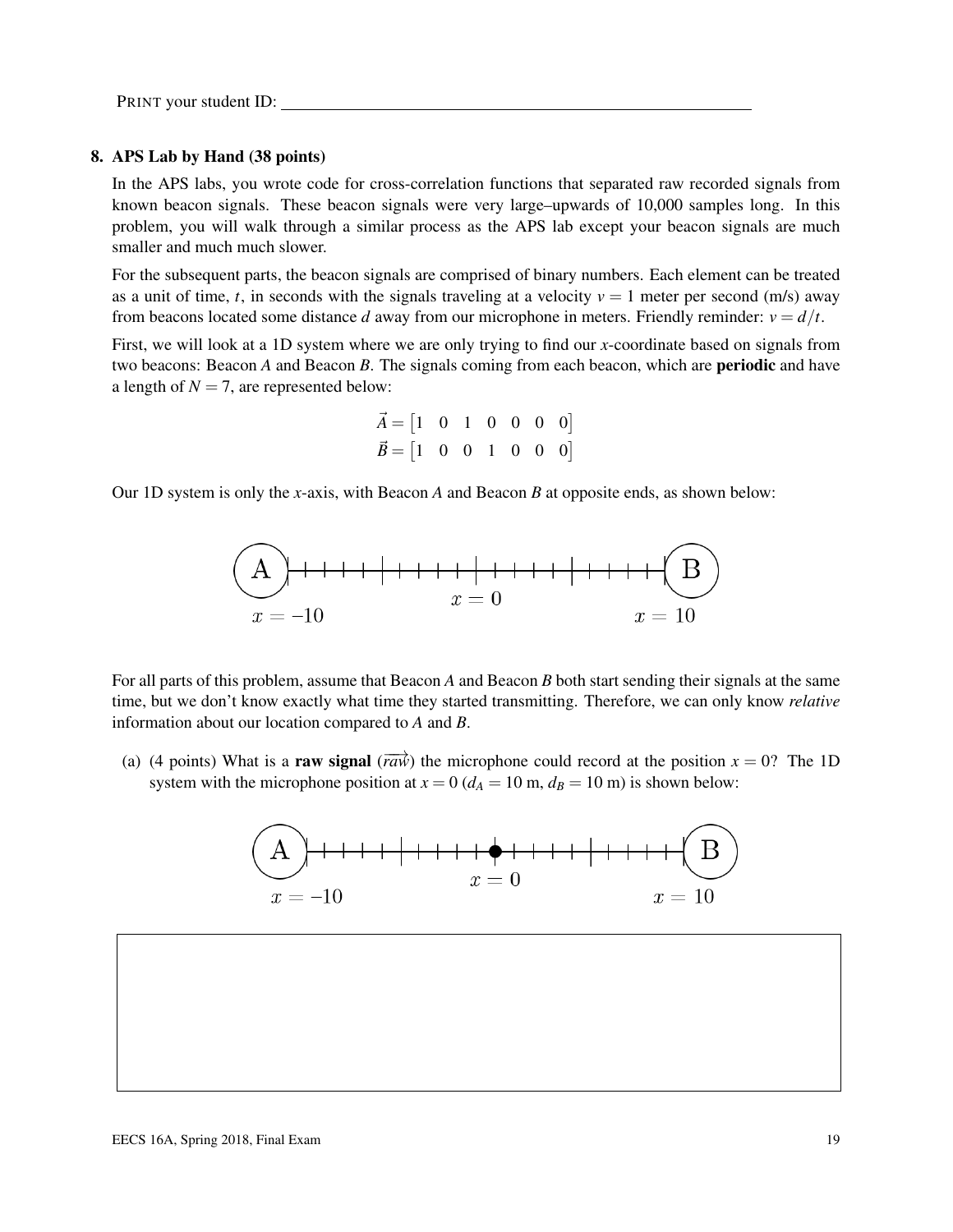(b) (8 points) Suppose you have a raw signal recorded by the microphone as follows:

$$
\overrightarrow{raw} = \begin{bmatrix} 2 & 0 & 0 & 1 & 0 & 1 & 0 \end{bmatrix}
$$

What is the smallest time delay between when the signals arrive? That is, what is their smallest time difference of arrival (TDOA)? Reminder, the signals are traveling at 1 m/s over a distance in meters, and each element in a signal array corresponds to some time *t* related by  $v = d/t$ .

(c) (2 points) Based on your answer from Part B, where is the microphone located in our 1D system? Please mark the location on the axis below.

*Hint: Don't forget, if you move closer to Beacon A, you're moving farther away from Beacon B.*

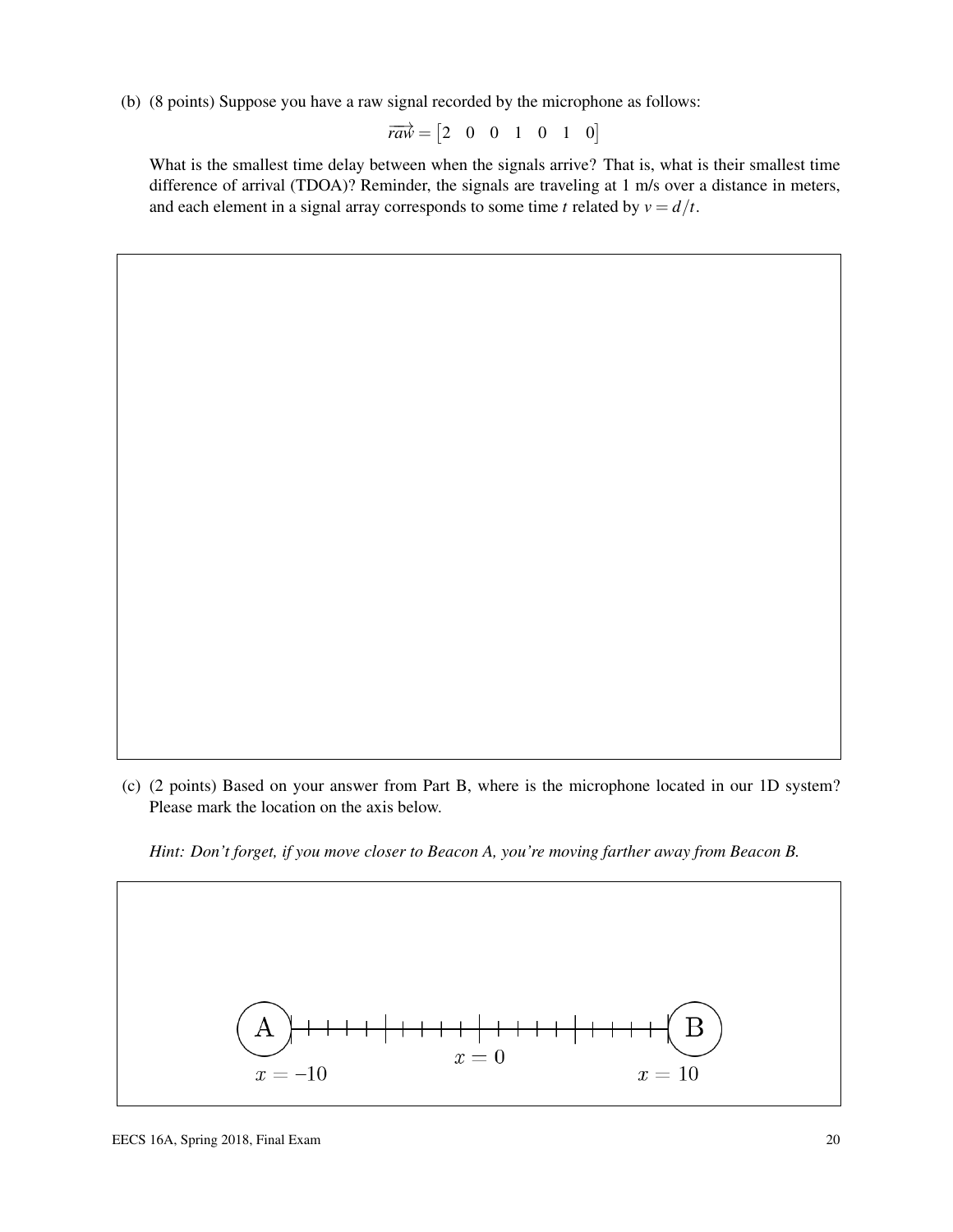(d) (10 points) In part (b), we asked for the smallest time delay, which is implied to be less than the length of our signal,  $N = 7$ , since our signals are periodic. (If you got a delay  $> 7$  time steps in part (b), you may want to double check your work!) Now, suppose we consider all time delays in which the microphone is located at an integer number on the *x*-axis. Given the same raw signal below:

$$
\overrightarrow{raw} = \begin{bmatrix} 2 & 0 & 0 & 1 & 0 & 1 & 0 \end{bmatrix}
$$

please identify all integer solutions of where the microphone is in the 1D system, *xmic*. Show any relevant work, and **please mark any found solutions on the axis**. Reminder, the signals are traveling at 1 m/s over a distance in meters, and each element in a signal array corresponds to some time *t* related by  $v = d/t$ .

*Hint: Again, don't forget, if you move closer to Beacon A, you're moving farther away from Beacon B.*

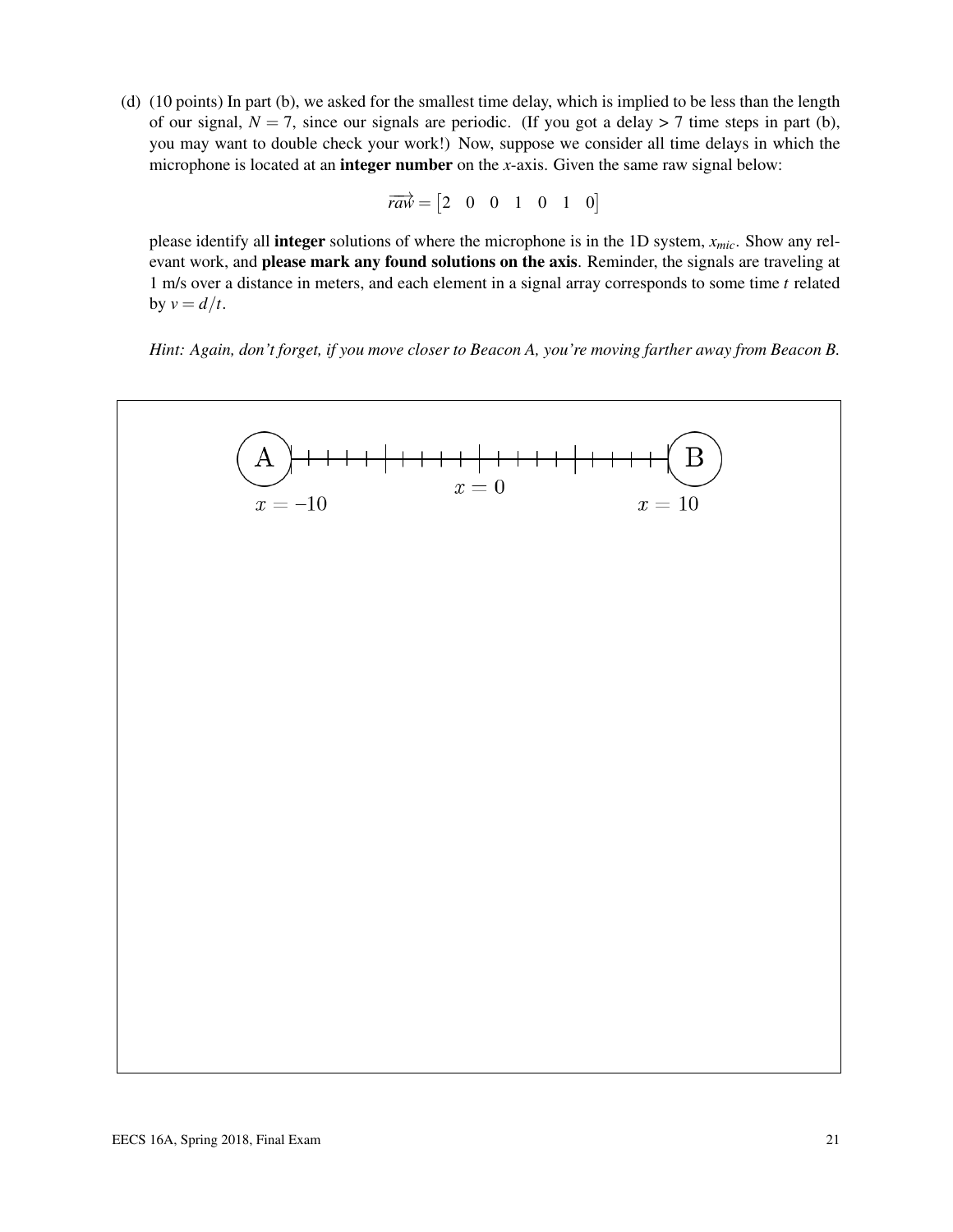(e) (10 points) Uh-oh! It turns out we forgot to look up and are actually in 2D. My bad. Given the same raw signal from part (b):

$$
\overrightarrow{raw} = \begin{bmatrix} 2 & 0 & 0 & 1 & 0 & 1 & 0 \end{bmatrix}
$$

assuming the signals are offset by the smallest time difference (as in part (b)), please write an expression for all possible solutions of where the microphone is in the 2D system in terms of  $x_{mic}$ ,  $y_{mic}$ . Show any relevant work. Some useful terms might be the coordinates of the beacons ( $x_A = -10$ ,  $y_A = 0$ ) and  $(x_B = 10, y_B = 0)$  and the distance of the microphone from the beacons  $d_A$  and  $d_B$ .

(*Hint 1: the same raw signal means the same delay in signal arrival*.) (*Hint 2: think about APS 2, specifically*.) (*Hint 3: as a final sanity check, check if your solution matches the 1D solution when*  $y_{mic} = 0$ *.*)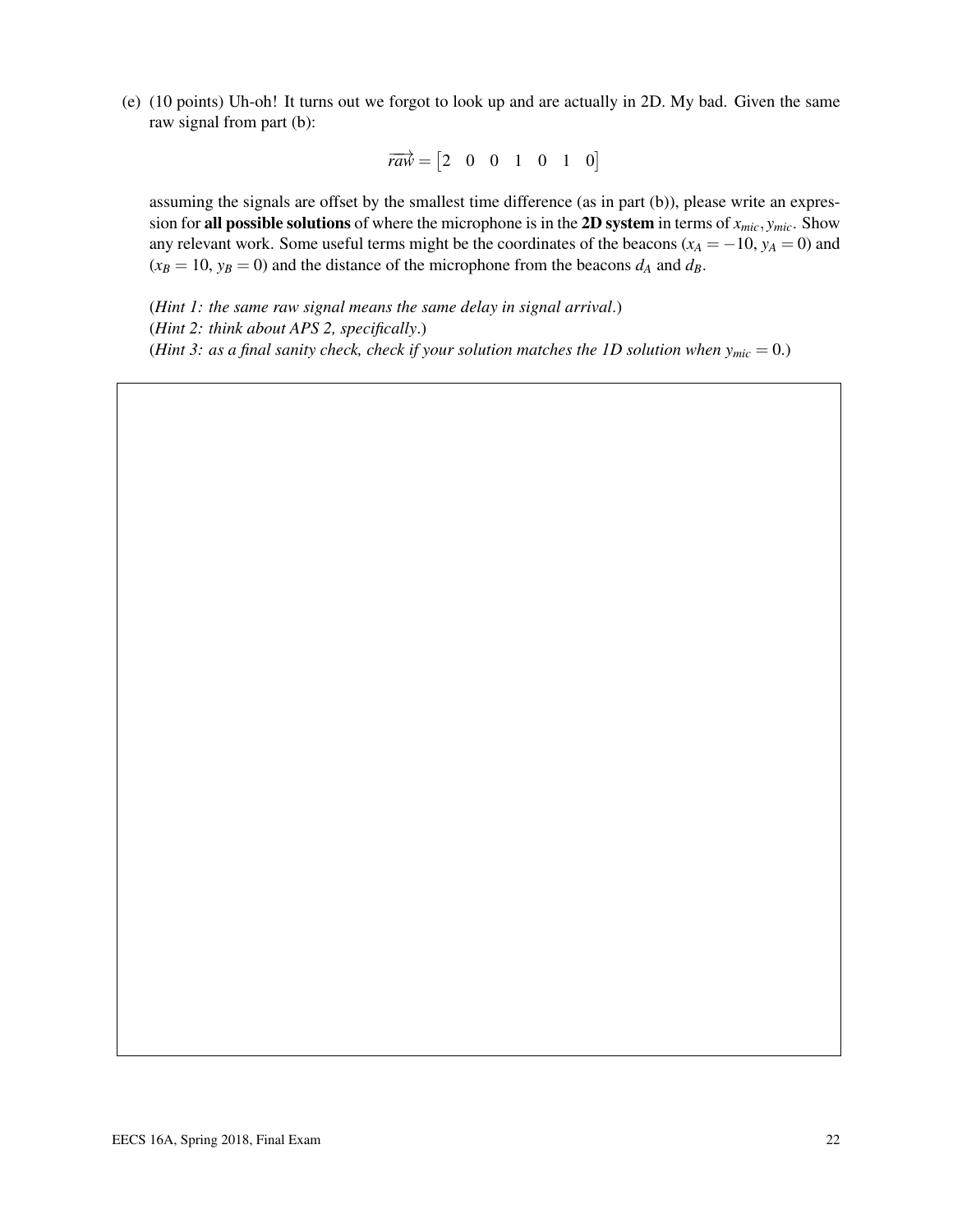(f) (4 points) To narrow down where we are in the 2D space, Thomas the Lab TA decides to add a third beacon, Beacon *C*, with its own beacon signal. All of the system's beacon signals and their respective locations are shown below:



Do you see any issues with the new setup? If so, please note them and explain why they are issues.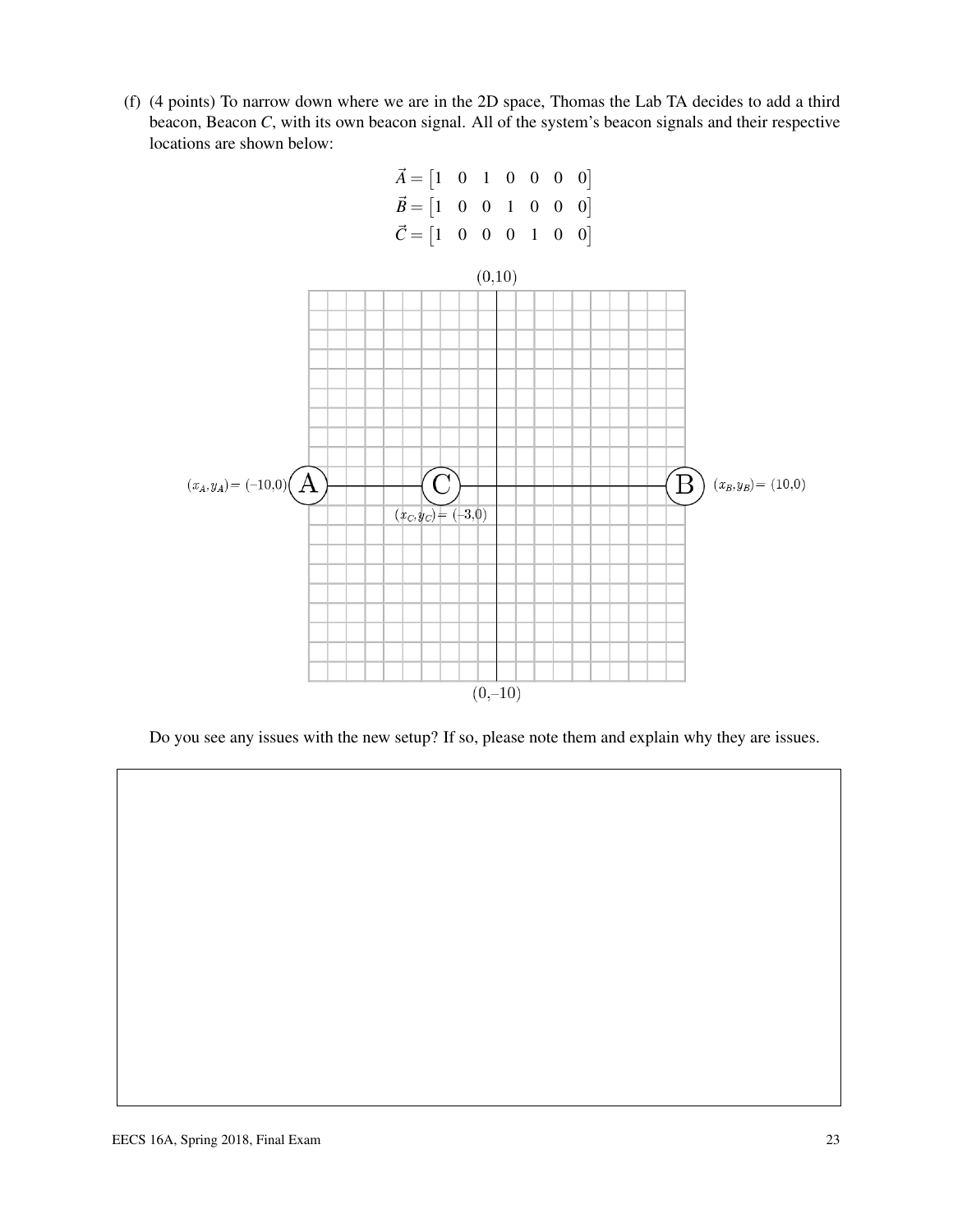PRINT your student ID:

Extra page for scratchwork. Work on this page will NOT be graded.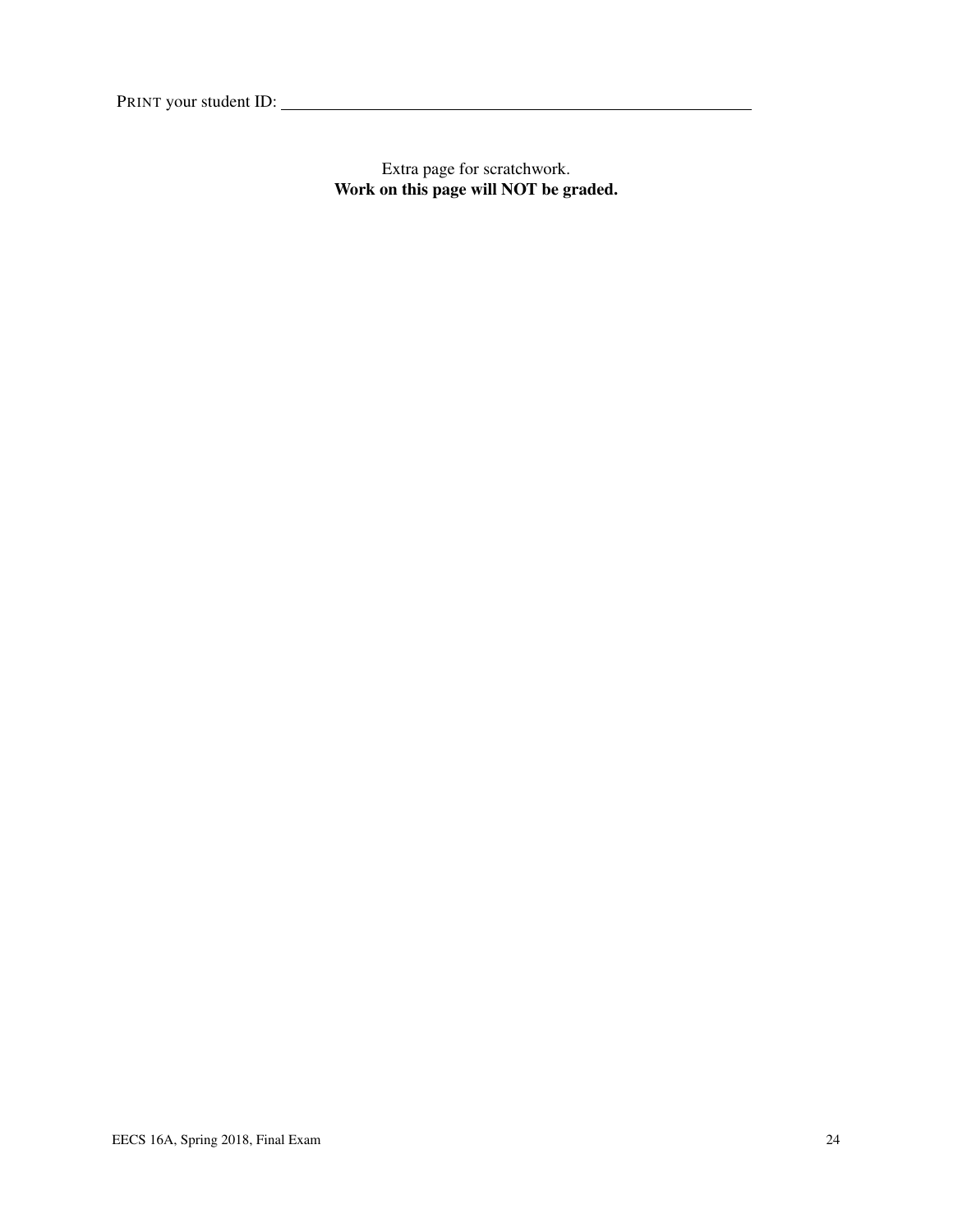Doodle page!

Draw us something if you want or give us suggestions, compliments, or complaints. You can also use this page to report anything suspicious that you might have noticed.